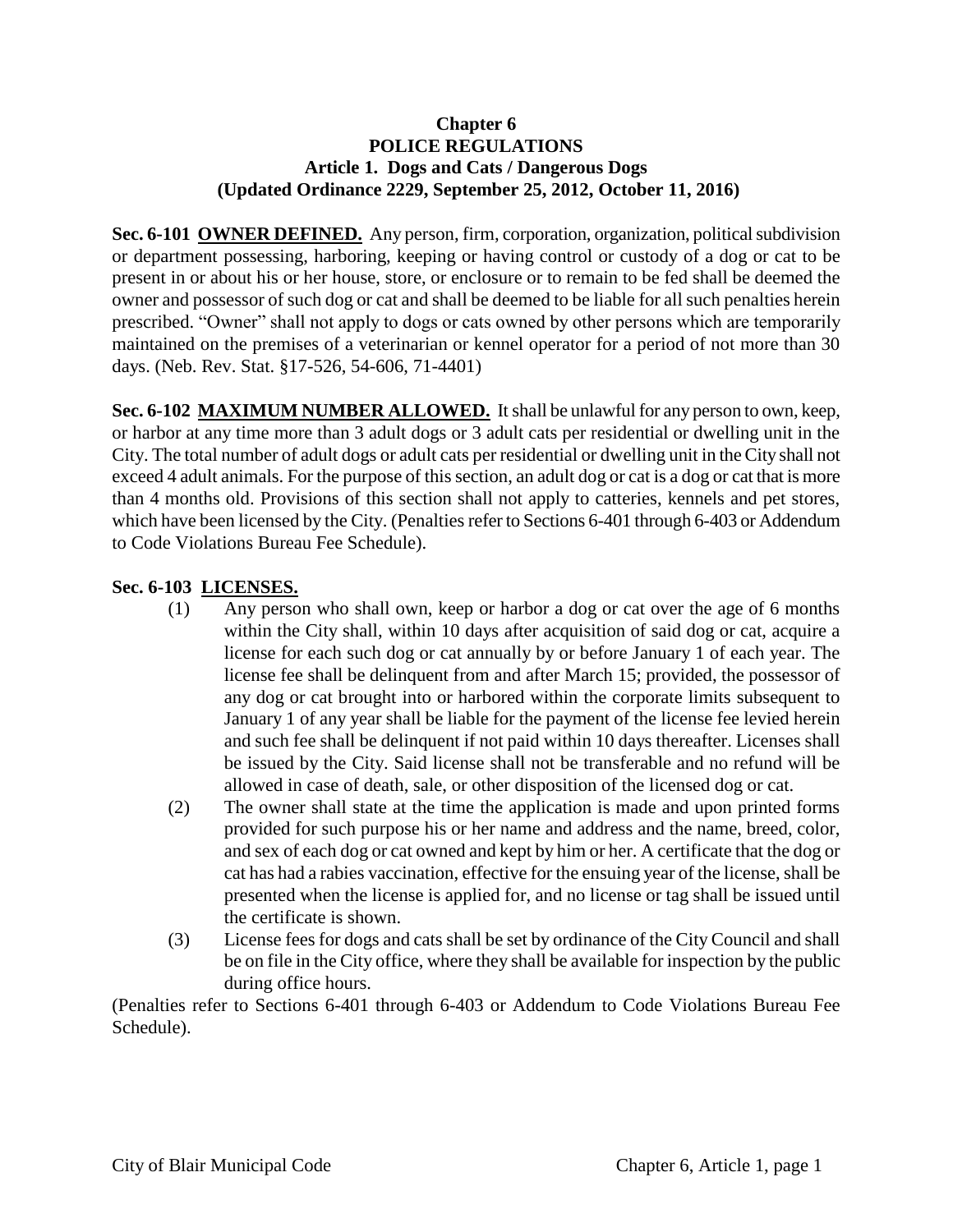**Sec. 6-104 LICENSE TAGS.** Upon payment of the required license fee, the City shall issue a numbered receipt and license tag as necessary to the owner for the dog or cat licensed. Tags shall be issued annually, or at another interval determined by the City. It shall be the duty of every owner or owners of any dog or cat to securely place upon the neck of such dog or cat a good and sufficient collar with (i) a metallic plate plainly inscribed with the name of such owner, and (ii) the physical tag issued by the City. It shall be unlawful for the owner or owners of any dog or cat to go in or upon the private premises of others or upon the public grounds, streets or highways of the City with the dog or cat, without an owner name tag and a current license tag. The City shall recognize a microchip identification number as a substitute for the physical tag. (Neb. Rev. Stat. §17-526, 54-603, 54-605) (Penalties refer to Sections 4-402 through 4-403 or Addendum to Code Violations Bureau Fee Schedule) (Amended by Ordinance 2320 10/11/2016)

# **Sec. 6-105 DOG GUIDES, HEARING AID DOGS AND SERVICE DOGS; EXEMPT FROM**

**LICENSE TAX.** Every dog guide for a blind or visually impaired person, hearing aid dog for a deaf or hearing-impaired person, and service dog for a physically limited person shall be licensed as required, but no license fee shall be charged upon a showing by the owner that the dog is a graduate of a recognized training school for dog guides, hearing aid dogs, or service dogs. Upon the retirement or discontinuance of the dog as a dog guide, hearing aid dog, or service dog, the owner of the dog shall be liable for the payment of the required license fee. (Neb. Rev. Stat. §54-603)

**Sec. 6-106 WRONGFUL LICENSING.** It shall be unlawful for the owner, keeper, or harborer of any dog or cat to permit or allow such dog or cat to wear any license or other city identification other than that issued by the City for such dog or cat. (Neb. Rev. Stat. §17-526) (Penalties refer to Sections 6-401 through 6-403 or Addendum to Code Violations Bureau Fee Schedule).

**Sec. 6-107 REMOVAL OF TAGS.** It shall be unlawful for any person to remove or cause to be removed the collar, harness, or metallic tag from any licensed dog or cat without the consent of the owner, keeper, or possessor thereof. (Neb. Rev. Stat. §17-526) (Penalties refer to Sections 6-401 through 6-403 or Addendum to Code Violations Bureau Fee Schedule).

**Sec. 6-108 DOGS AND CATS; RUNNING AT LARGE.** All dogs and cats found to be at large and to go in or upon the private premises of others or upon the public grounds, streets or highways of the City are hereby declared to be a public nuisance. It shall be unlawful for any person or persons to have any dog or cat which is owned, kept, harbored, or allowed to be habitually in or upon the premises occupied by him/her or under his, her or their control, to be at large and to go in or upon the private premises of others or upon the public grounds, streets or highways of the City; and it shall be unlawful for such person or persons to own, keep, or harbor, or to have in or upon the premises occupied by him/her or under his, her or their control, any dog or cat, unless said dog or cat is securely fastened by a chain or otherwise confined in or upon said premises in some enclosure. However, when a dog or cat is away from the occupied premises there is no violation of this section if the dog or cat is on a secure leash and under control of the owner or other person. (Neb. Rev. Stat. §17-526) (Penalties refer to Sections 6-401 through 6-403 or Addendum to Code Violations Bureau Fee Schedule).

# **Sec. 6-109 VIOLENCE ON OR INTERFERENCE WITH A SERVICE DOG.**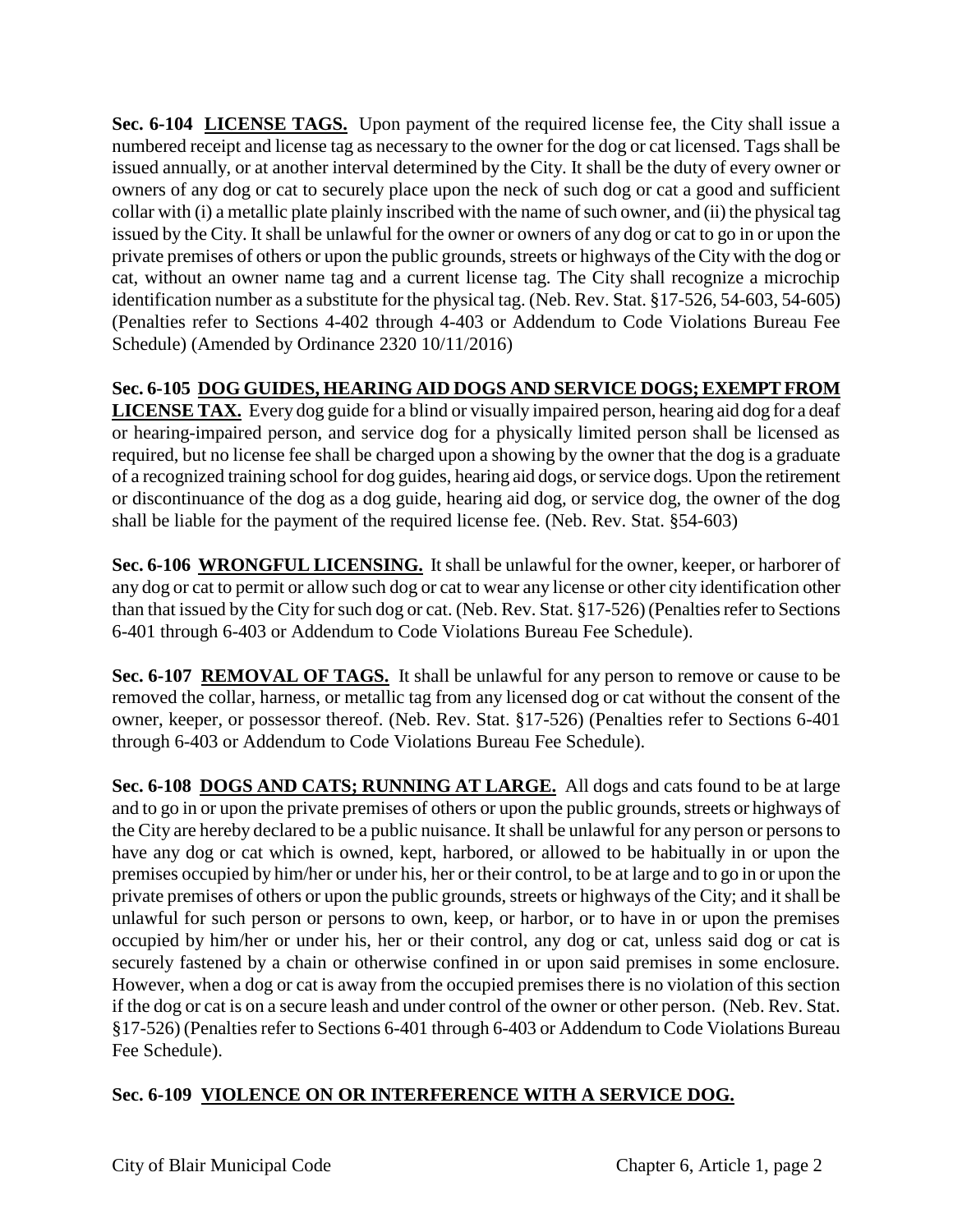- (1) A person commits the offense of violence on a service dog when he or she intentionally injures, harasses, or threatens to injure or harass or attempts intentionally to injure, harass, or threaten a dog that he or she knows or has reason to believe is a dog guide for a blind or visually impaired person, a hearing aid dog for a deaf or hearing-impaired person, or a service dog for a physically limited person.
- (2) A person commits the offense of interference with a service dog when he or she intentionally impedes, interferes, or threatens to impede or interfere or attempts intentionally to impede, interfere, or threaten to impede or interfere with a dog that he or she knows or has reason to believe is a dog guide for a blind or visually impaired person, a hearing aid dog for a deaf or hearing-impaired person, or a service dog for a physically limited person.
- (3) Evidence that the defendant initiated or continued conduct toward a dog as described in subsection (1) or (2) of this section after being requested to avoid or discontinue such conduct by the blind, visually impaired, deaf, hearing-impaired, or physically limited person being served or assisted by the dog shall create a rebuttable presumption that the conduct of the defendant was initiated or continued intentionally.
- (4) For purposes of this section:

"Blind person" shall mean a person with totally impaired vision or with vision, with or without correction, which is so severely impaired that the primary means of receiving information is through other sensory input, including but not limited to Braille, mechanical reproduction, synthesized speech, or readers;

"Deaf person" shall mean a person with totally impaired hearing or with hearing, with or without amplification, which is so severely impaired that the primary means of receiving spoken language is through other sensory input, including but not limited to lip reading, sign language, finger spelling, or reading;

"Hearing impaired person" shall mean a person who is unable to hear air conduction thresholds at an average of 40 decibels or greater in the person's better ear;

"Physically impaired person" shall mean a person having limited ambulatory abilities, including but not limited to having a permanent impairment or condition that requires the person to use a wheelchair or to walk with difficulty or insecurity to the extent that the person is insecure or exposed to danger; and

"Visually impaired person" shall mean a person having a visual acuity of 20/200 or less in the person's better eye with correction or having a limitation to the person's field of vision so that the widest diameter of the visual field subtends an angular distance not greater than 20°. (Neb. Rev. Stat. §28-1009.01)

**Sec. 6-110 KILLING AND POISONING.** It shall be unlawful to kill or to administer, or cause to be administered, poison of any sort to a dog or cat, or in any manner to injure, maim, or destroy, or in any manner attempt to injure, maim, or destroy, or in any manner attempt to injure, maim, or destroy any dog or cat that is the property of another person, or to place any poison, or poisoned food where the same is accessible to a dog or cat; provided, that this section shall not apply to the City and/or its agents acting within the its power and duty.

**Sec. 6-111 BARKING AND OFFENSIVE DOGS.** It shall be unlawful for any person to own,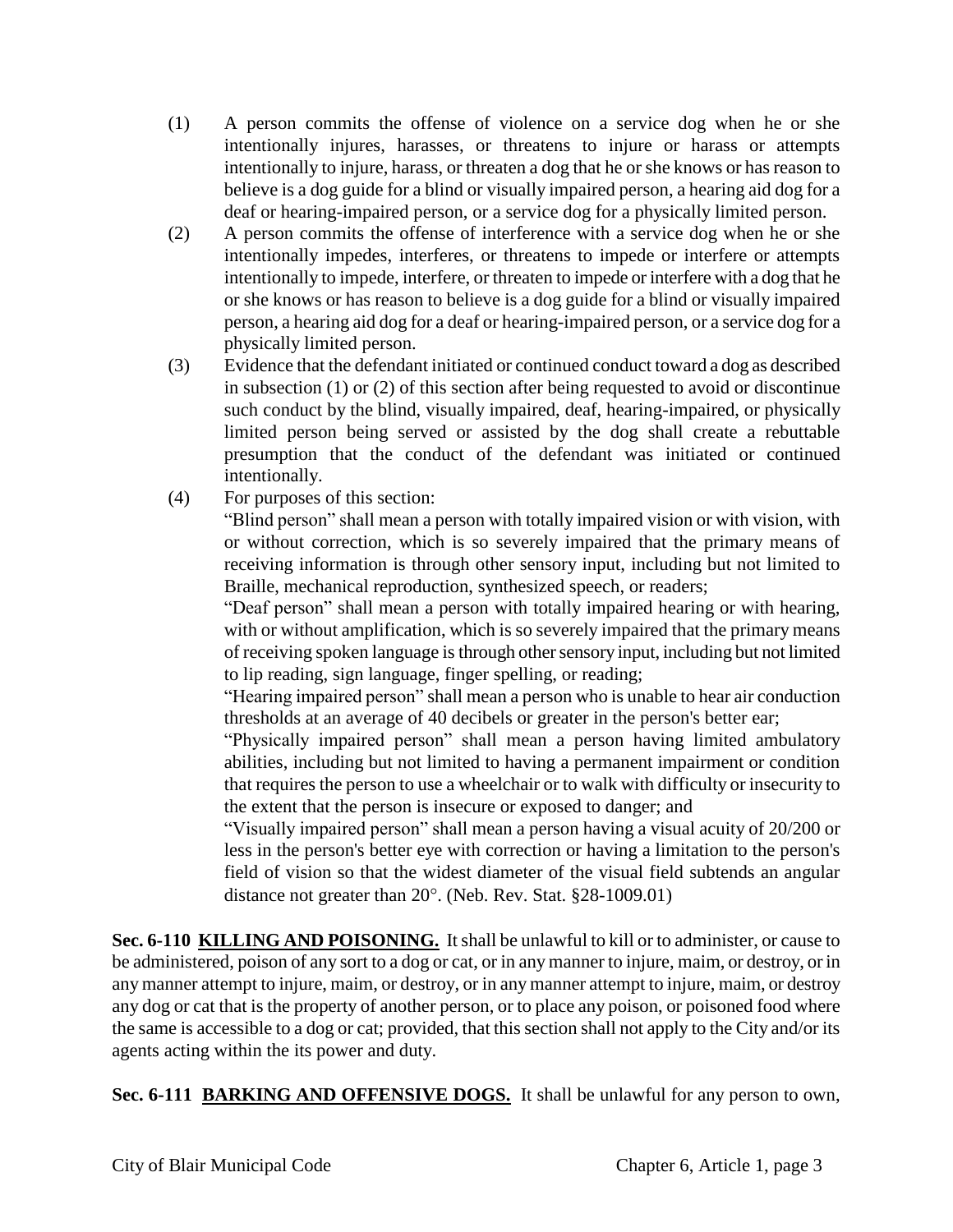keep, or harbor any dog which by loud, continued, or frequent barking, howling, or yelping shall annoy or disturb any neighborhood, or person, or which habitually barks at or chases pedestrians, drivers, or owners of vehicles while they are on any public sidewalks, streets, or alleys in the City. (Neb. Rev. Stat. §17-526) (Penalties refer to Sections 6-401 through 6-403 or Addendum to Code Violations Bureau Fee Schedule).

**Sec. 6-112 OFFENSIVE CATS.** It shall be unlawful for any person to own, keep, or harbor any cat which shall annoy or disturb any neighborhood or person. (Neb. Rev. Stat. §17-526) (Penalties refer to Sections 6-401 through 6-403 or Addendum to Code Violations Bureau Fee Schedule).

**Sec. 6-113 DOGS; CONFINEMENT OF FEMALE DOGS DURING PERIOD OF FERTILITY.** Any person who owns, harbors, or in any way sustains a female dog shall confine the same in an enclosed area during the female dog's entire period of fertility, commonly referred to as the period during which the dog is in season. (Penalties refer to Sections 6-401 through 6-403 or Addendum to Code Violations Bureau Fee Schedule).

**Sec. 6-114 FIGHTING.** It shall be unlawful for any person, by agreement or otherwise, to set dogs or cats to fighting, or by any gesture or word to encourage the same to fight. (Neb. Rev. Stat. §17- 526)

**Sec. 6-115 LIABILITY OF OWNER; DAMAGE TO PROPERTY OF OTHERS.** It shall be unlawful for any person to allow a dog or cat owned, kept, or harbored by him/her or under his/her charge or control to injure or destroy any real or personal property of any description belonging to another person. The owner or possessor of any such dog or cat, in addition to the usual judgment upon conviction, may be made to be liable to the persons so injured in an amount equal to the value of the damage so sustained. (Neb. Rev. Stat. §17-526, 54-601, 54-602)

**Sec. 6-116 RABIES CONTROL; DEFINITIONS.** For the purposes of this section, the following words and phrases shall have the meanings respectively ascribed to them by this section:

"Cat" shall mean any feline animal, male or female, sexed or neutered.

"Dog" shall mean any canine animal, male or female, sexed or neutered.

"Rabies control authority" shall mean any City law enforcement officer, animal control officer or other officer designated by the mayor.

"Vaccination against rabies" shall mean the inoculation of a dog and cat with a rabies vaccine licensed by the U. S. Department of Agriculture on the effective date of this code. Such vaccination must be performed by a veterinarian duly licensed to practice veterinary medicine in the state.

**Sec. 6-117 RABIES CONTROL; VACCINATION REQUIRED.** Every dog and cat four months of age and older shall be vaccinated against rabies by a veterinarian duly licensed to practice veterinary medicine in the State of Nebraska. Young dogs or cats shall be vaccinated within 10 days after they have reached four months of age. Unvaccinated dogs and cats acquired or moved into the City must be vaccinated within 10 days after purchase or arrival, unless under four months of age, as specified above. (Penalties refer to Sections 6-401 through 6-403 or Addendum to Code Violations Bureau Fee Schedule).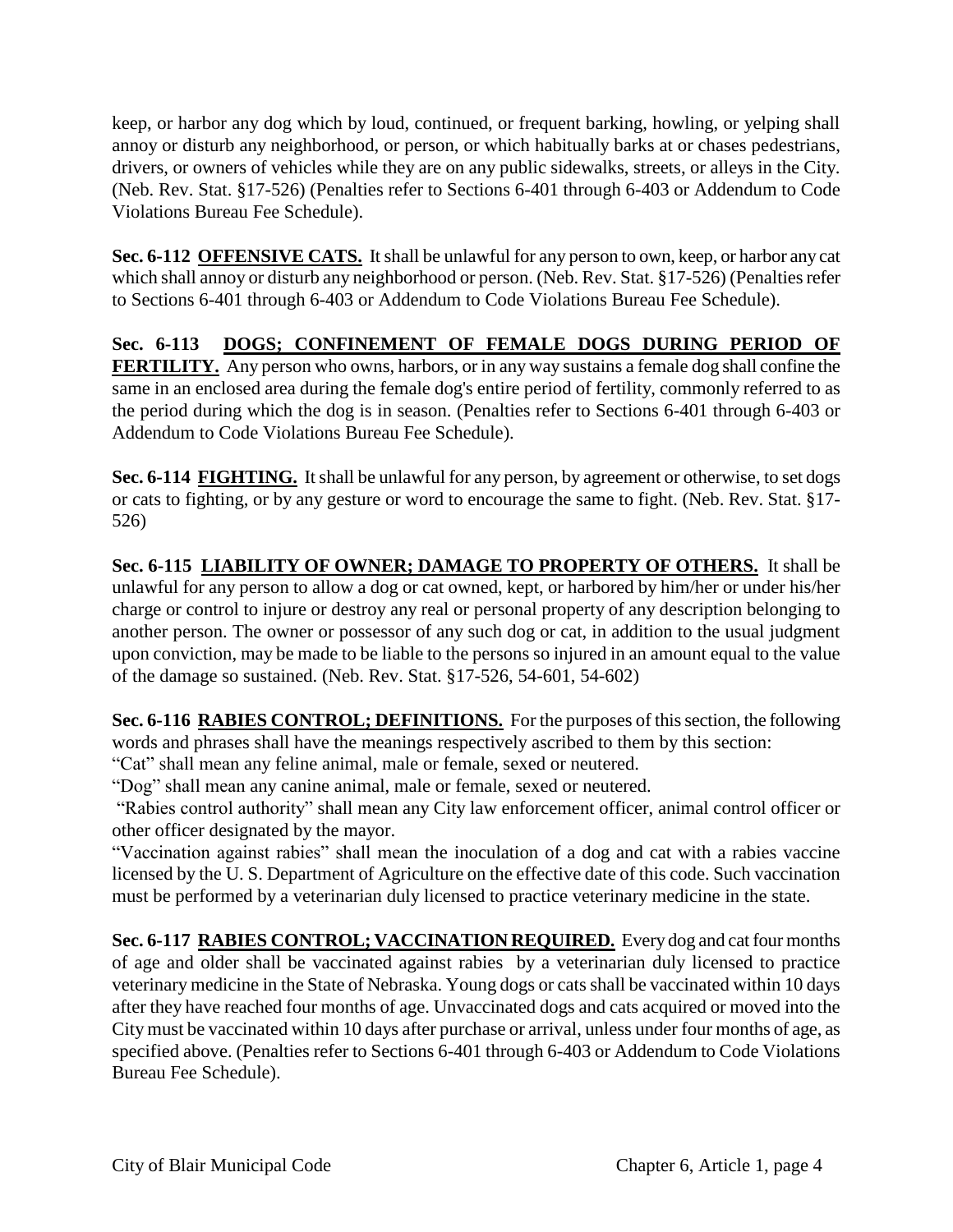**Sec. 6-118 RABIES CONTROL; REVACCINATION.** Every dog or cat shall be revaccinated against rabies according to product label directions following a period of not more than 36 months since its last vaccination. Such revaccination shall be performed by a veterinarian duly licensed to practice veterinary medicine in the State of Nebraska. The intervals of any other anti-rabies vaccine shall be set by the state veterinarian, and he/she shall follow the latest recommendations of the U. S. Public Health Service. (Penalties refer to Sections 6-401 through 6-403 or Addendum to Code Violations Bureau Fee Schedule).

# **Sec. 6-119 RABIES CONTROL; PERSON BITTEN BY DOGS OR CATS;PROCEDURE.**

- (1) Any dog or cat suspected of being afflicted with rabies or any dog or cat not vaccinated in accordance with the regulations herein which has bitten any person and caused an abrasion of the skin of such person, shall be seized by the City and impounded under the supervision of a licensed veterinarian or a public health authority for a period of not less than 10 days. If upon examination by a veterinarian, the dog or cat has no clinical signs of rabies at the end of such impoundment, it may be released to the owner or, in the case of a stray, it shall be disposed of in accordance with applicable law.
- (2) Any dog or cat vaccinated in accordance with the provisions herein which has bitten any person(s) shall be confined by the owner or other responsible person as required by the rabies control authority for a period of at least ten days, at which time the dog or cat shall be examined by a licensed veterinarian. If no signs of rabies are observed by the veterinarian, the dog or cat may be released from confinement.
- (3) All costs of impoundment and examination fees shall be the responsibility of the owner.

**Sec. 6-120 RABIES CONTROL; PROCLAMATION.** It shall be the duty of the City Council, whenever in its opinion the danger to the public safety from rabid dogs or cats is great or imminent, to issue a proclamation ordering all persons owning, keeping, or harboring any dog or cat to muzzle the same or to confine it for a period of not less than 30 days or more than 90 days from the date of such proclamation or until such danger is passed. The dogs or cats may be harbored by any good and sufficient means in a house, garage, or yard on the premises wherein the said owner may reside. Upon issuance of the proclamation, it shall be the duty of all persons owning, keeping, or harboring any dog or cat to confine the same as herein provided. (Neb. Rev. Stat. §17-526)

**Sec. 6-121 INTERFERENCE WITH CITY LAW ENFORCEMENT OFFICER PERFORMING ANIMAL CONTROL DUTIES.** It shall be unlawful for any person to hinder, delay, or interfere with any City law enforcement officer or animal control officer who is performing any animal control duty enjoined upon him/her by the provisions of this article, or to break open, or in any manner directly or indirectly aid, counsel, or advise the breaking open of the animal shelter, any ambulance wagon, or other vehicle used for the collecting or conveying of dogs to the animal shelter. (Neb. Rev. Stat. §28-906)

# **Sec. 6-122 IMPOUNDING.**

(1) It shall be the duty of any City law enforcement officer or animal control officer to capture, secure, and remove in a humane manner to the animal shelter any dog or cat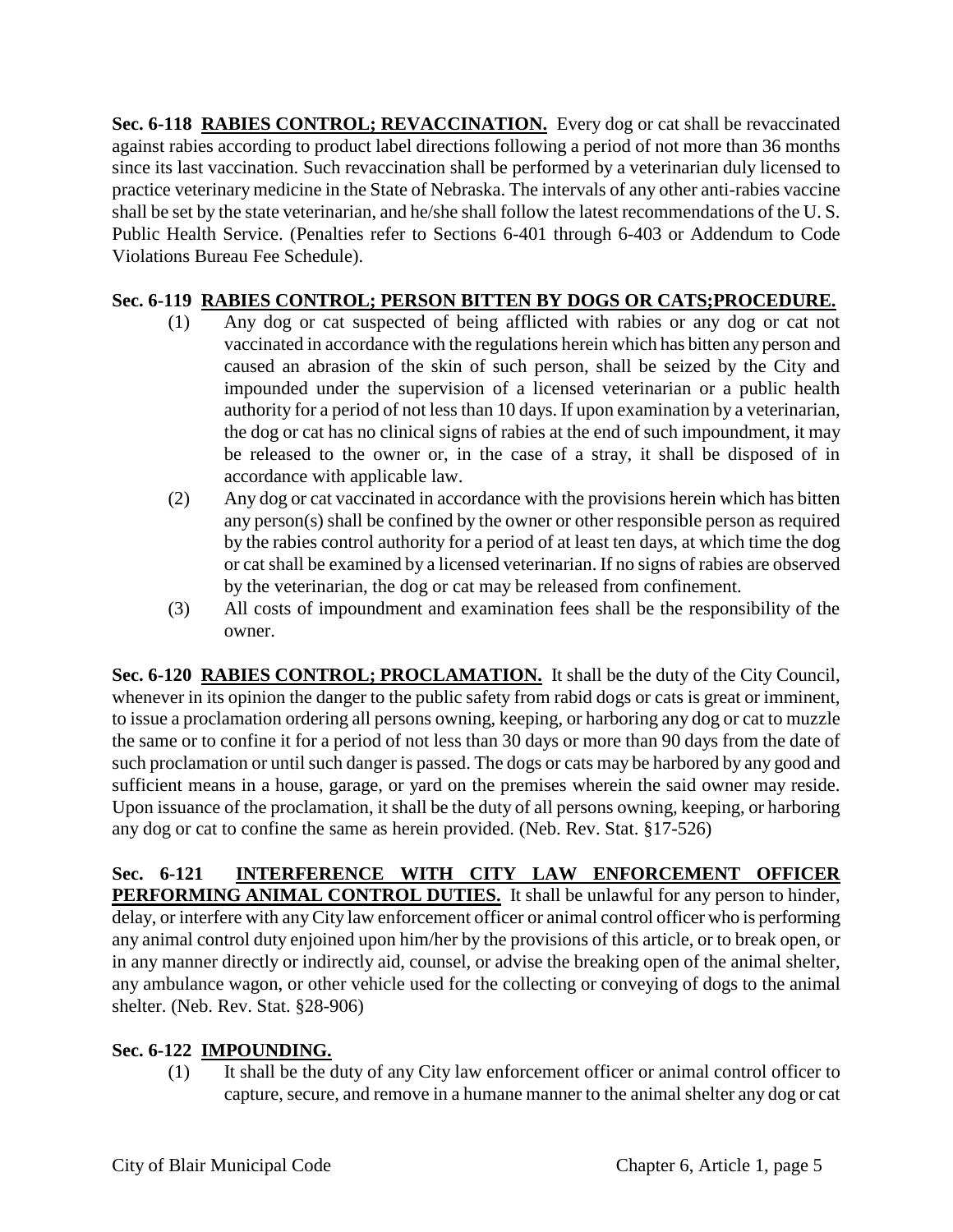violating any of the provisions of this chapter. The dogs or cats so impounded shall be treated in a humane manner and shall be provided with a sufficient supply of food and fresh water each day. Each impounded licensed dog or cat shall be kept and maintained at the animal shelter for a period of not less than five days after public notice has been given unless reclaimed earlier by the owner. However, any impounded unlicensed animal that is sick or injured and the treatment for such animal exceeds the costs of \$50.00 and the City is not aware of the identity of the owner of such animal, then such animal may be destroyed in a humane manner at the discretion of the Chief of Police or his/her designee. Notice of impoundment of all animal(s), including any significant marks or identifications, shall be posted at the office of the animal shelter within two working days after impoundment as public notification of such impoundment.

- (2) Any dog or cat eligible to be reclaimed may be reclaimed by its owner during the period of impoundment by payment of the required fees as set by the City. The owner shall then be required to comply with the licensing and rabies vaccination requirements within 72 hours after release. If the dog or cat is not claimed at the end of required waiting period after public notice has been given, the City may dispose of the dog or cat in accordance with the applicable rules and regulations pertaining to the same, provided that if, in the judgment of the City, a suitable home can be found for any such dog or cat, the said dog or cat shall be turned over to that person and the new owner shall then be required to pay all fees and meet all licensing and vaccinating requirements provided in this article.
- (3) The City shall acquire legal title to any unlicensed dog or cat impounded in the animal shelter for a period longer than the required waiting period after giving notice. (Neb. Rev. Stat. §17-526, 17-548)

**Sec. 6-123 ANIMAL CONTROL FACILITY.** The animal control facility shall be safe, suitable, and conveniently located for the impounding, keeping, and destruction of dogs and cats. The animal control facility shall be sanitary, ventilated, and lighted as required by the Nebraska Department of Agriculture, Bureau of Animal Industry. (Neb. Rev. Stat. §17-548)

**Sec. 6-123.01 STERILATION OF ADOPTED ANIMALS.** All animals under the age of six (6) months of age adopted from an animal control facility or shelter shall be spayed or neutered by a licensed veterinarian when such animal reaches six (6) months of age. Documentation of such sterilization shall be provided to the City of Blair within ten (10) days of the required procedure. **(Penalties refer to Sections 6-402 through 6-403 or Addendum to the Code Violations Bureau Fee Schedule).**

**Sec. 6-124 CAPTURE IMPOSSIBLE.** Any City law enforcement officer or animal control officer shall have the authority to kill any dog or cat showing vicious tendencies or characteristics of rabies which make capture impossible because of the danger and risk involved. (Neb. Rev. Stat. §17-526)

# **Sec. 6-125 DANGEROUS AND POTENTIALLY DANGEROUS DOGS; DEFINITIONS.**

(1) No person shall own, keep, harbor or allow to be in or upon any premises occupied by him or under his charge or control any dangerous or potentially dangerous dog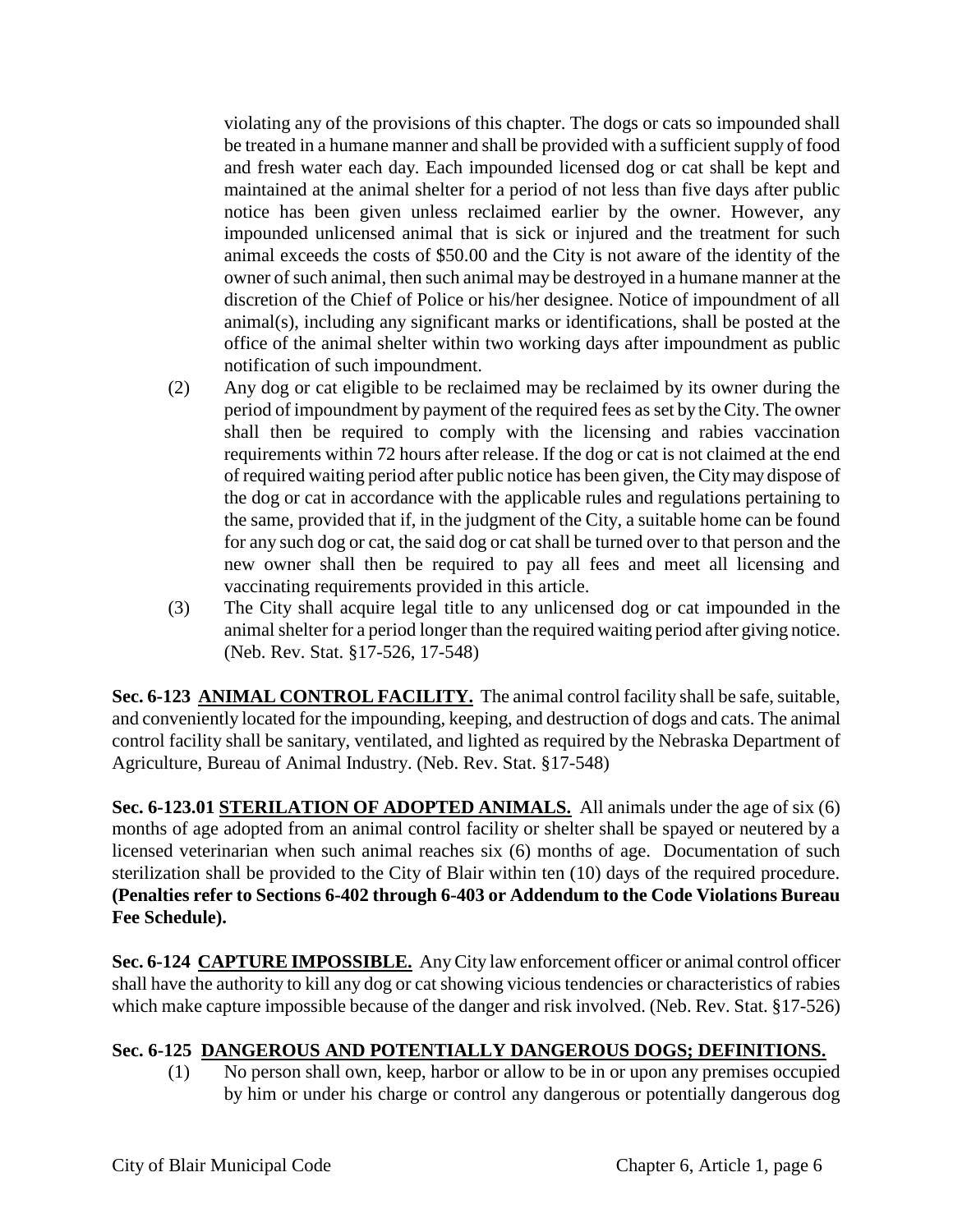without said dog being confined so as to protect the public from injury. Any City law enforcement officer, animal control officer or other authority designated by the Mayor and City Council is authorized to kill such dog if found running at large. The prudent use of firearms by any such officer for this purposes or for any purpose required by this section shall not be considered a violation of this code or other ordinances of the City.

- (2) "Dangerous dog" shall be defined as one who meets one or more of the following conditions:
	- (a) Has killed a human being;
	- (b) Has inflicted injury on a human being that requires medical treatment;
	- (c) Has killed a domestic animal without provocation; or
	- (d) Has been previously determined to be a potentially dangerous dog by an animal control authority, the owner has received notice from an animal control authority or an animal control officer of such determination, and the dog inflicts an injury on a human being that does not require medical treatment, injures a domestic animal, or threatens the safety of humans or domestic animals.
- (3) "Potentially dangerous dog" shall be defined as one who meets one or more of the following conditions:
	- (a) Any dog that, when unprovoked:
		- (1) Inflicts an injury on a human that does not require medical treatment, or injures a domestic animal(s) either on public or private property, or
		- (2) Chases or approaches a person upon streets, sidewalks, or any public grounds in a menacing fashion or apparent attitude of attack, or
	- (b) Any specific dog with a known propensity, tendency, or disposition to attack when unprovoked, to cause injury, or to threaten the safety of humans or domestic animal(s).
- (4) No dog may be declared dangerous or potentially dangerous if it inflicts injury or damage on a person committing a willful trespass or other tort upon premises occupied by the owner or lessee of the dog or committing or attempting to commit a crime. No dog may be declared dangerous or potentially dangerous for taking action to defend or protect a human being within the immediate vicinity of the dog from an unjustified attack or assault. No dog used in lawful activities of any law enforcement officer shall be declared a dangerous or potentially dangerous dog.
- (5) Definitions for the purpose of this section:

"Law enforcement officer" or "animal control officer" shall mean a person authorized to enforce the animal control laws of the City including any active police officer or animal control officer and the duties of said law enforcement officershall include the control of animal(s), or seizure and impoundment of animal(s) and shall include any state or local law enforcement or other employee whose duties in whole or in part include assignments that involve the seizure and impoundment of any animal(s). "Domestic animal" shall mean a cat, a dog, or livestock.

"Medical treatment" shall mean treatment administered by a physician or other licensed health care professional that results in sutures or surgery or treatment for one or more broken bones.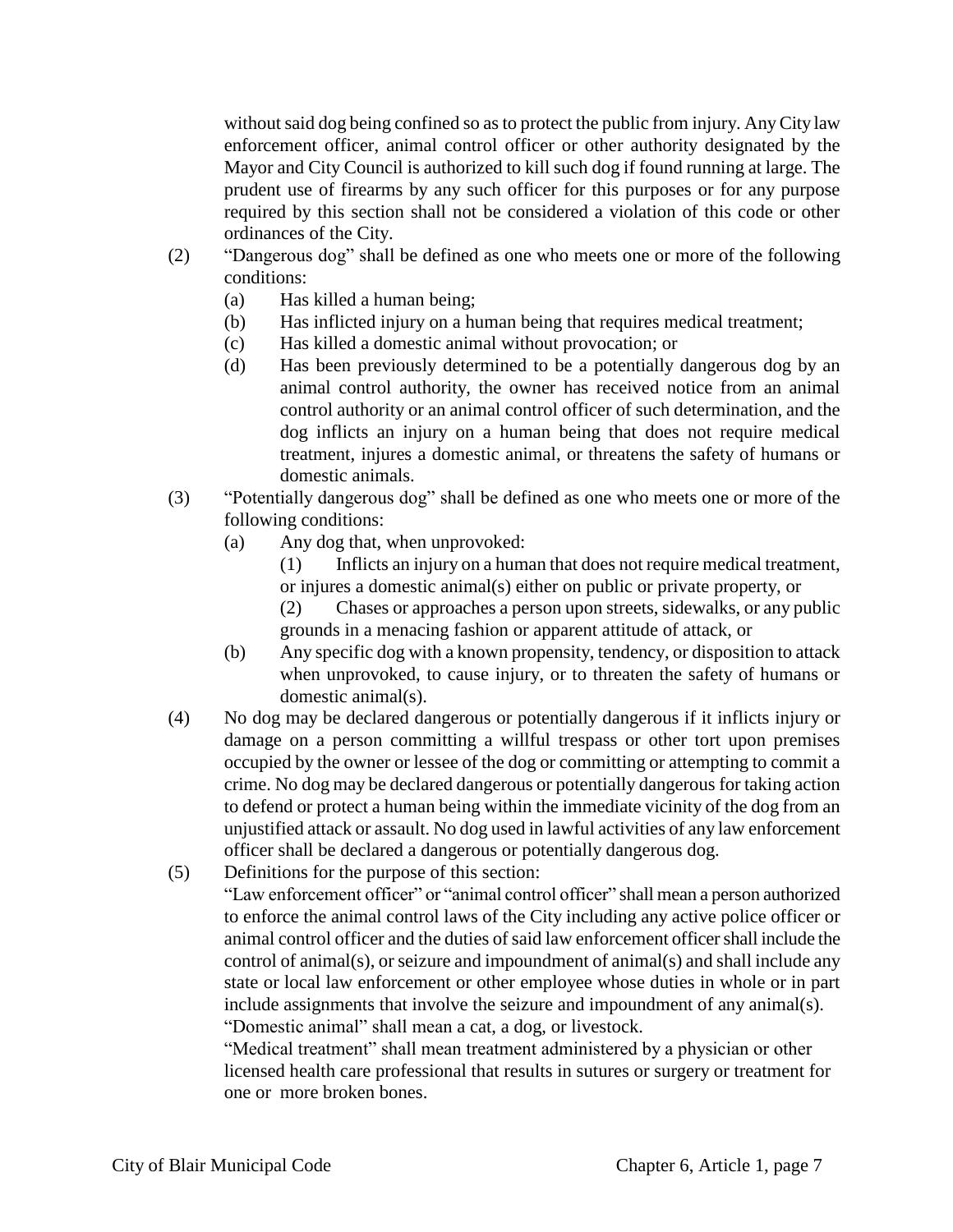**Sec. 6-126 JUDICIALLY OR ADMINISTRATIVELY EXCLUDED DOGS.** It shall be unlawful for any person to bring any dog into the City which has, in another jurisdiction, been judicially or administratively declared to be dangerous, potentially dangerous, vicious, a nuisance, or a threat to the health or safety of human beings. (Penalties refer to Sections 6-401 through 6-403 or Addendum to Code Violations Bureau Fee Schedule).

#### **Sec. 6-127 IMPOUNDMENT OF DOGS DURING ENFORCEMENT PROCEEDINGS.**

- (1) If there is reasonable cause shown that the offending dog under Section 6-125 and/or 6-126 may constitute a hazard to the safety of the public at large during the pendency of any action commenced thereunder, the court may order such dog impounded pending the outcome of such proceedings. Any person who owns, keeps, harbors, maintains, or controls any dog involved in such impoundment shall pay all expenses to the City, including shelter, food, veterinary expenses, boarding, or other expenses necessitated by the impoundment of the dog for the protection of the public and other expenses as may be required. The City may require such person, prior to expiration of 10 days after the date of impoundment, to pay an amount sufficient to pay all reasonable expenses incurred in caring and providing for the dog, including estimated medical care, for 30 days, inclusive of the date on which the dog was impounded. If such payment is not made prior to expiration of such 10-day period, the dog shall become the property of the City to be disposed of as the City deems appropriate. Such payment shall be required for each succeeding 30-day period. If any such payment is not made prior to the end of each succeeding 30-day period, the dog shall become the property of the City to be disposed of as the City deems appropriate.
- (2) The amount of the payment shall be determined by the City based on the current rate for board at the animal shelter and the condition of the dog after its examination by a veterinarian acting for the City. Any such payment received by the City in excess of the amount determined by the City to be due for the board and care of the dog shall be refunded by the City upon expiration of the order of impoundment. Notwithstanding the foregoing, if the owner or custodian is found not guilty in any legal proceeding brought under this Section, the owner or custodian shall only be required to pay the veterinary expenses and one-half of the board and care fees determined by the City to be due, unless waived.
- (3) Notwithstanding the foregoing, if it is determined by a veterinarian acting for the City that such dog is diseased or disabled beyond any useful purpose, the dog shall immediately become the property of the City to be humanely disposed of as the City deems appropriate.

# **Sec. 6-128 POTENTIALLY DANGEROUS DOG; DECLARATION.**

- (1) The City shall initiate administrative proceedings to declare a dog to be potentially dangerous if it meets the definition of "potentially dangerous dog" under Section 6- 125. The City shall provide written notice of such declaration to the dog's owner either by regular mail to the owner's last known address or to the owner personally. The notice shall contain:
	- (a) The name and address of the owner whose dog is subject to such declaration;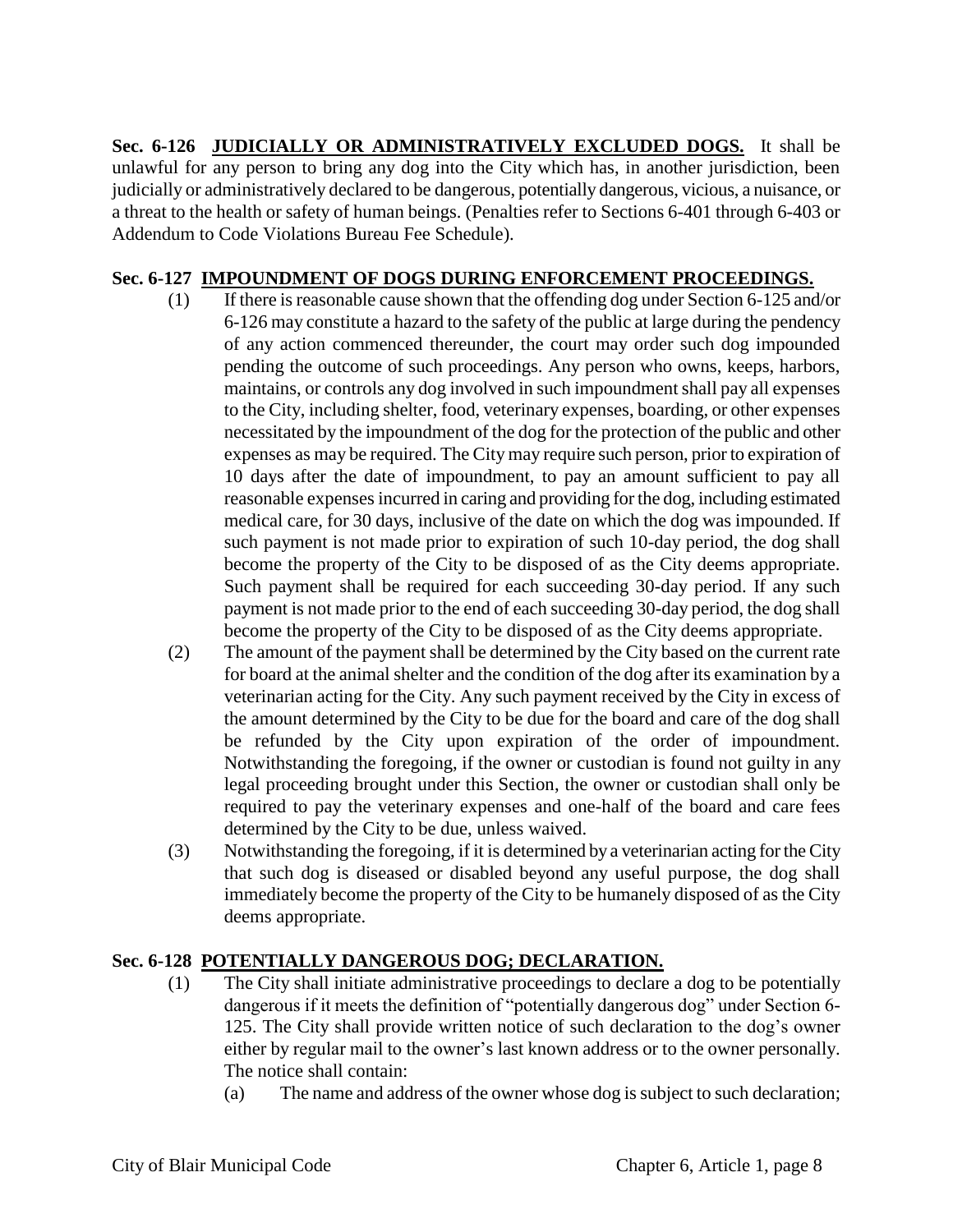- (b) The name, description and license number of the dog that is subject to such declaration;
- (c) A description of the facts which form the basis of such declaration;
- (d) A copy of Sections 6-101 through 6-139 and state that noncompliance will result in an owner being declared a reckless owner by the City;
- (e) Effective date of the declaration, which shall be not less than ten days after the date of mailing or personal service of the notice; and
- (f) Notification that an appeal may be filed within ten days of the date of mailing or personal service of the notice, if the owner objects to such declaration,
- (2) An owner whose dog is declared to be a potentially dangerous dog shall be required to comply with Section 6-131 immediately; Sections 6-129 and 6-132 within 30 days of the date of declaration; and Section 6-130 within 90 days of the effective date of the declaration, unless a written appeal is filed with the City; provided, noncompliance with any of the sections set forth above in this paragraph shall result in the owner being declared a reckless owner by the City under Section 6-138.
- (3) An appeal of such a declaration shall be heard at a hearing by the City Council Police Committee within 10 days of the date of the filing of a written appeal and shall provide an opportunity for the owner to appear and offer evidence to dispute the declaration. The filing fee for each appeal shall be \$200.00 paid to the City at the time of filing the appeal. A decision to affirm or reverse such decision shall be entered within 10 days of the date of the hearing.
- (4) An owner may request termination of the declaration if there are no additional incidents of the type specified in Section 6-125(3) for at least 48 months following the date of the declaration. Such request for termination shall be made in writing and shall be heard by the City Council Police Committee within 30 days of the date of the filing of the written request for termination. Said hearing shall provide an opportunity for the owner to appear and offer evidence to support termination of the declaration. The owner must provide written documented evidence that the dog's behavior has changed due to environment, health, age, training, neutering or other relevant factors. The filing fee for each request for termination shall be \$200.00 and shall be paid to the City at the time of the filing of the written request for termination. A decision to continue or terminate such declaration shall be entered within 10 days of the date of the hearing.
- (5) An owner whose dog has been declared potentially dangerous can elect to euthanize the dog or permanently remove the dog from the city's jurisdiction as opposed to complying with Sections 6-129 through 6-132. If the owner elects to remove the dog from the city's jurisdiction, the owner will be required to sign a separate written agreement prepared by the city confirming the dog will never be brought back inside the city's jurisdiction. Should the owner fail to comply with said agreement any time in the future, the city would enforce Section 6-137.

#### **Sec. 6-129 DANGEROUS AND POTENTIALLY DANGEROUS DOGS; SPAYING OR NEUTERING; MICROCHIP IDENTIFICATION AND LICENSE REQUIRED.** Any dog

declared dangerous or potentially dangerous shall be spayed or neutered, implanted with microchip identification by a licensed veterinarian at the owner's expense and written proof of spaying or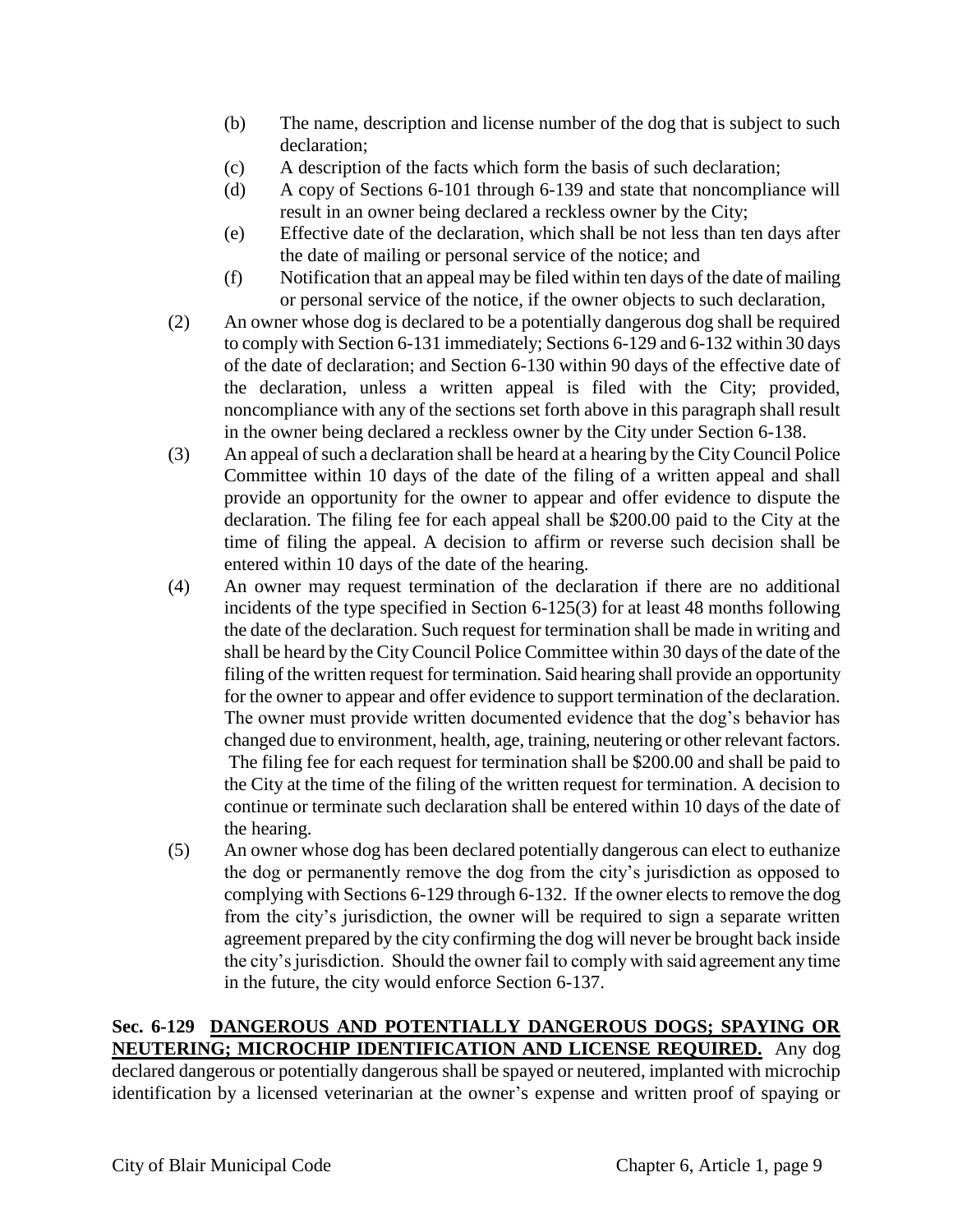neutering and the microchip identification number being provided to the City within 30 days after such declaration is entered.

**Sec. 6-130 DANGEROUS AND POTENTIALLY DANGEROUS DOGS; CLASSES REQUIRED.** The owner of any dog declared dangerous or potentially dangerous shall be required to attend, at the owner's expense, a responsible pet ownership class approved by the City within 90 days after such declaration is entered.

**Sec. 6-131 DANGEROUS AND POTENTIALLY DANGEROUS DOGS; RESTRAINED.** It shall be unlawful for any person owning, harboring, or having the care of a dangerous or potentially dangerous dog to permit such dog to go beyond the property of such person unless the dog is under the control of a person 19 years of age or older, restrained securely by a harness and leash no longer than 6 feet, and properly muzzled to prevent the dog from biting. (Penalties refer to Sections 6-401 through 6-403 or Addendum to Code Violations Bureau Fee Schedule).

# **Sec. 6-132 DANGEROUS AND POTENTIALLY DANGEROUS DOGS; PROOF OF**

**INSURANCE.** The owner of any dog declared dangerous or potentially dangerous shall be required to present written proof of public liability insurance of not less than \$100,000.00 to the City within 30 days after such declaration. Such insurance shall be required to remain in effect as long as such dog is declared dangerous or potentially dangerous and shall be verified annually at the time of licensing.

**Sec. 6-133 DANGEROUS AND POTENTIALLY DANGEROUS DOGS; IMPOUNDMENT.** 

Any dog declared dangerous or potentially dangerous that bites a human being without provocation shall be immediately impounded by any City law enforcement officer or animal control officer. The owner shall be responsible for the reasonable costs incurred for the care of such impounded dangerous dog and the dog may be destroyed upon determination by the court.

# **Sec. 6-134 DANGEROUS AND POTENTIALLY DANGEROUS DOGS AT LARGE;**

**DESTRUCTION.** Any dog declared dangerous dog or potentially dangerous as defined in Section 6-125 and/or 6-126 and is found at large and unattended upon public property, park property, or a public right-of-way, or upon the property of someone other than its owner, thereby creating a hazard to person or property, may, in the discretion of the chief of police or his authorized designee, or any City law enforcement officer or animal control officer, be destroyed if it cannot be confined or captured. The City shall be under no duty to confine or capture a dangerous dog found at large nor shall it have a duty to notify the owner of such dog prior to its destruction.

# **Sec. 6-135 DANGEROUS DOG; DETERMINATION.**

- (1) The City shall initiate administrative proceedings to declare a dog to be dangerous if it meets the definition of "dangerous dog" under Section 6-125. The City shall provide written notice of such declaration to the dog's owner either by regular mail to the owner's last known address or to the owner personally. The notice shall contain:
	- (a) The name and address of the owner whose dog is subject to such declaration;
	- (b) The name, description and license number of the dog that is subject to such declaration;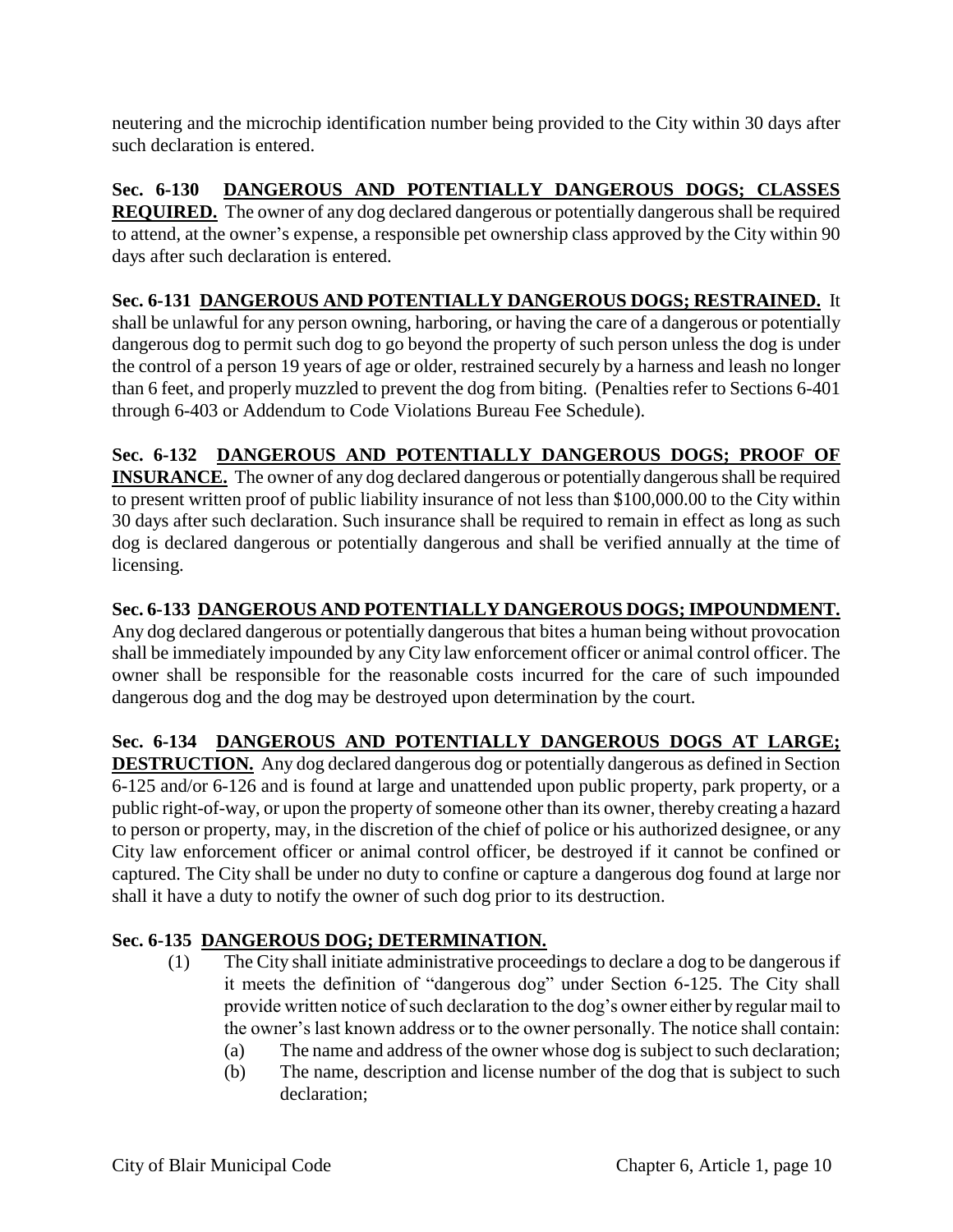- (c) A description of the facts which form the basis of such declaration;
- (d) A copy of Sections 6-101 through 6-139 and state that noncompliance will result in an owner being declared a reckless owner by the City;
- (e) Effective date of the declaration, which shall be not less than 10 days after the date of mailing or personal service of the notice; and
- (f) Notification that an appeal may be filed within 10 days of the date of mailing or personal service of the notice, if the owner objects to such declaration.
- (2) An owner whose dog is declared to be a dangerous dog shall be required to comply with Sections 6-131 and 6-136 immediately; Sections 6-129 and 6-132 within 30 days of the date of declaration and Section 6-130 within 90 days of the effective date of the declaration, unless a written appeal is filed with the City; provided, noncompliance with any of the sections set forth above in this paragraph shall result in the owner being declared a reckless owner by the City under Section 6-138.
- (3) An appeal of such a declaration shall be heard at a hearing by the City Council Police Committee within 10 days of the date of the filing of a written appeal and shall provide an opportunity for the owner to appear and offer evidence to dispute the declaration. The filing fee for each appeal shall be \$200.00 paid to the City at the time of filing the appeal. A decision to affirm or reverse such decision shall be entered within 10 days of the date of the hearing.
- (4) An owner whose dog has been declared dangerous can elect to euthanize the dog or permanently remove the dog from the city's jurisdiction as opposed to complying with Sections 6-129 through 6-132 and 6-136. If the owner elects to remove the dog from the city's jurisdiction, the owner will be required to sign a separate written agreement prepared by the city confirming the dog will never be brought back inside the city's jurisdiction. Should the owner fail to comply with said agreement any time in the future, the city would enforce Section 6-137. If the owner transports such dog or permits such dog to be transported to another county, city, or village in this state for the purpose of permanent relocation of the owner, the owner shall obtain written permission prior to such relocation from the animal control authority of the county, city, or village in which the owner will reside. (Neb. Rev. Stat. §54-618) (Amended by Ordinance 2320 10/11/2016)

**Sec. 6-136 DANGEROUS DOGS; CONFINED.** No person owning, harboring, or having the care of a dangerous dog shall permit such dog to go unconfined while unattended on the premises of such person. A dangerous dog shall be securely confined, in a humane manner, indoors or in a securely enclosed and locked pen or structure suitably designed to prevent the entry of young children and to prevent the dog from escaping. The pen or structure, if allowed by zoning regulations, shall have secure sides and a secure top. If the pen or structure has no bottom secured to the sides, the sides shall be embedded into the ground no less than one foot or have a concrete pad with sides secured to the concrete pad. The pen or structure shall also protect the dog from the elements. The owner of a dangerous dog shall post a City approved warning sign on the property where the dog is kept so that the sign is clearly visible at all times and inform the public that a dangerous dog is on the property.

#### **Sec. 6-137 DANGEROUS AND POTENTIALLY DANGEROUS DOGS; FAILURE TO COMPLY.** Any dangerous or potentially dangerous dog may be immediately confiscated by any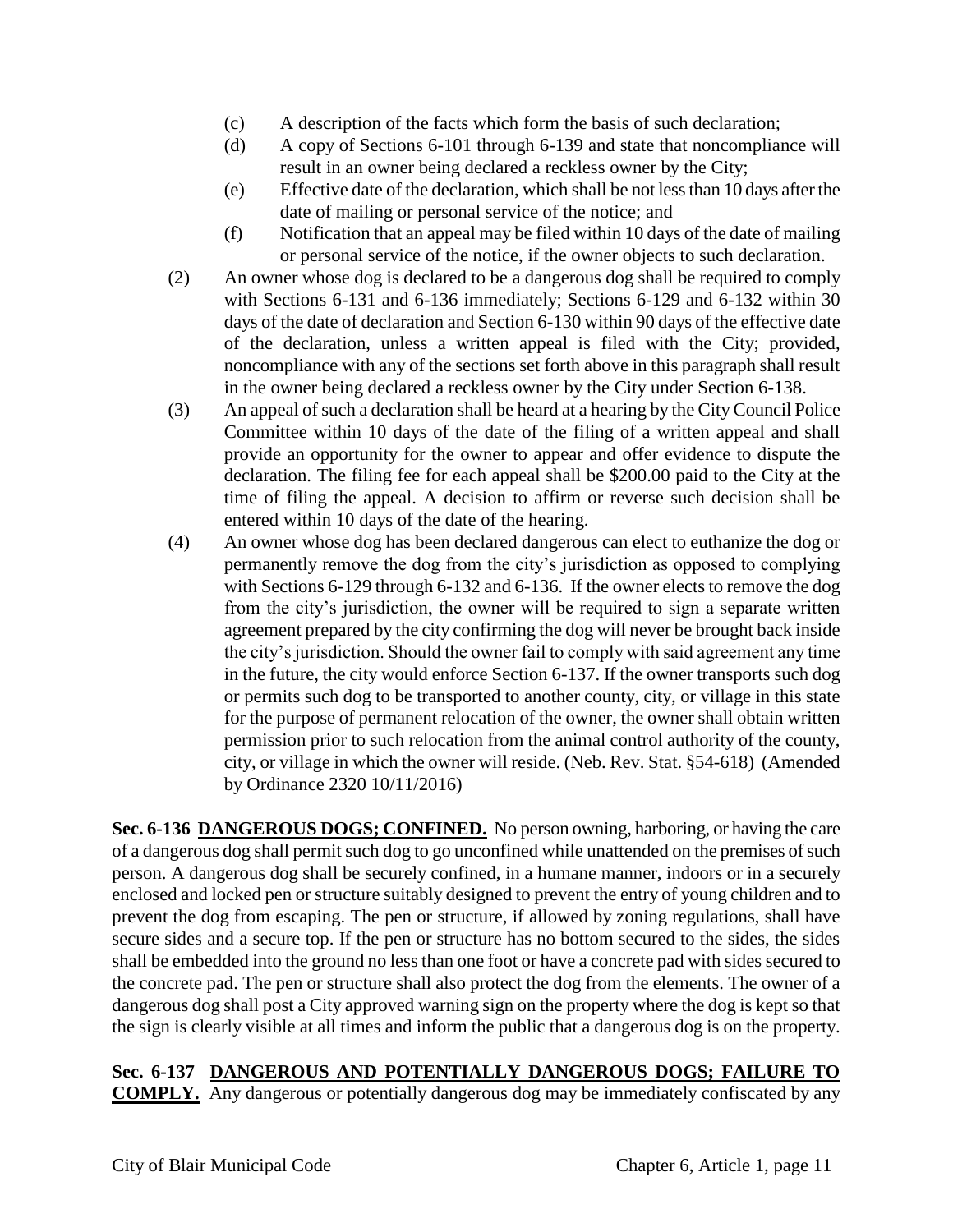City law enforcement officer or animal control officer if the owner is in violation of this Section. The owner shall be responsible for the reasonable costs incurred by the City for the care of such confiscated dangerous dog or potentially dangerous, or for the destruction of any dangerous or potentially dangerous dog. In addition to any other penalty, a court may order the City to dispose of a dangerous or potentially dangerous dog in an expeditious and humane manner.

#### **Sec. 6-138 RECKLESS OWNER.**

- (1) The City shall initiate administrative proceedings to declare an owner a reckless owner, and to revoke all pet license(s) issued to such person, if such owner has been convicted of one (1) or more violations of this chapter on two (2) separate occasions in a 24-month period or whose dog(s) has been determined to be dangerous or potentially dangerous and who has not complied with the requirements of this chapter pertaining to dangerous or potentially dangerous dog(s), the city shall provide written notice of such declaration to the owner either by regular mail to the owner's last known address or to the owner personally. The notice shall contain:
	- (a) The name and address of the owner who is subject to such declaration and revocation;
	- (b) The name(s), description(s) and license number(s) of any animal(s) associated with such violations licensed to the owner;
	- (c) A description of the violations or requirements which form the basis of such declaration and revocation, including the case numbers, if any;
	- (d) A summary of the effects of such declaration, including the revocation of said pet license(s) and surrender of said animal(s);
	- (e) Effective date of the declaration and revocation which shall be not less than ten days after the date of mailing or personal service of the notice; and
	- (f) Notification that an appeal may be filed within 10 days of the date of mailing or personal service of the notice, if the owner objects to such declaration and revocation.
- (2) Upon effect of such declaration and revocation, unless an appeal of such is filed with the City in accordance with this section, such reckless owner shall be required to surrender said animal(s) to any City law enforcement officer or animal control officer within 24 hours. Failure to surrender such animal(s) shall result in immediate impoundment by the City. Such surrendered or impounded animal(s) shall immediately become the property of the City and may be disposed of by the City as they deem appropriate.
- (3) An owner who is declared a reckless owner shall be prohibited from licensing, residing with, or owning any additional animal(s) in the City for a period of 48 months from the effective date of the declaration and revocation.
- (4) An appeal of such declaration and revocation shall be heard by the City Council Police Committee which shall provide an opportunity for the owner to appear and offer evidence to dispute the declaration and revocation. The filing fee for each appeal shall be \$200.00 payable to the City at the time of the filing of said appeal. A determination to affirm or reverse such declaration and revocation shall be entered within 10 days of the date of the hearing by the City Council Police Committee.